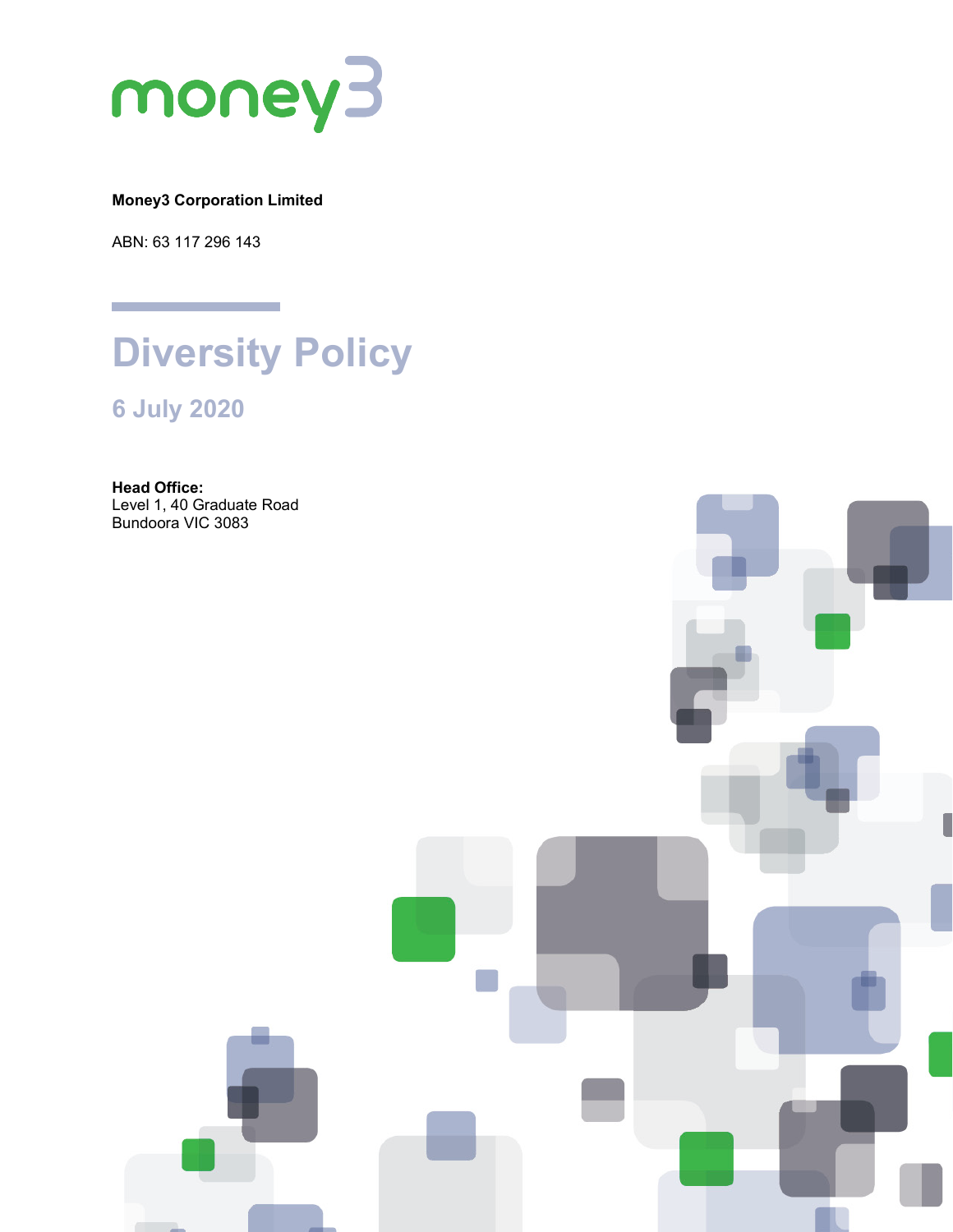## **1. Definitions**

| <b>Term</b>              | <b>Description</b>                                                    |
|--------------------------|-----------------------------------------------------------------------|
| <b>Money3 or Company</b> | Money3 Corporation Limited (ACN 117 296 143) and<br>its' subsidiaries |
| <b>REMNOC</b>            | Remuneration & Nomination Committee of Money3<br>Corporation Limited. |
| <b>CEO</b>               | <b>Chief Executive Officer</b>                                        |
| <b>MD</b>                | <b>Managing Director</b>                                              |

#### **2. Related Documentation**

- Remuneration & Nomination Committee Charter
- Code of Conduct Policy

### **3. INTRODUCTION**

Money3 Corporation Limited (Money3) recognises that its business performance and productivity and shareholder return is enhanced by a diverse workforce, senior management team and Board.

Money3 is committed to its people and to workplace diversity. Money3 values a diverse workforce where all employees are treated with respect and fairness and have equal access to opportunities available to them. As part of this commitment to diversity, Money3 has developed this Diversity Policy (Policy).

For the purposes of this Policy, diversity includes gender, age, ethnicity, cultural background, impairment or different abilities, sexual preference and religion.

In line with its commitment, Money3 seeks to provide a workplace where:

- everyone is valued and respected for their distinctive skills, experiences and perspectives;
- structures, policies and procedures are in place to assist employees balance their work, family and other responsibilities effectively;
- decision making processes in recruitment take account of diversity;
- employees have access to opportunities based on merit;
- the culture is free from discrimination, harassment and bullying; and
- employment decisions are transparent, equitable and procedurally fair.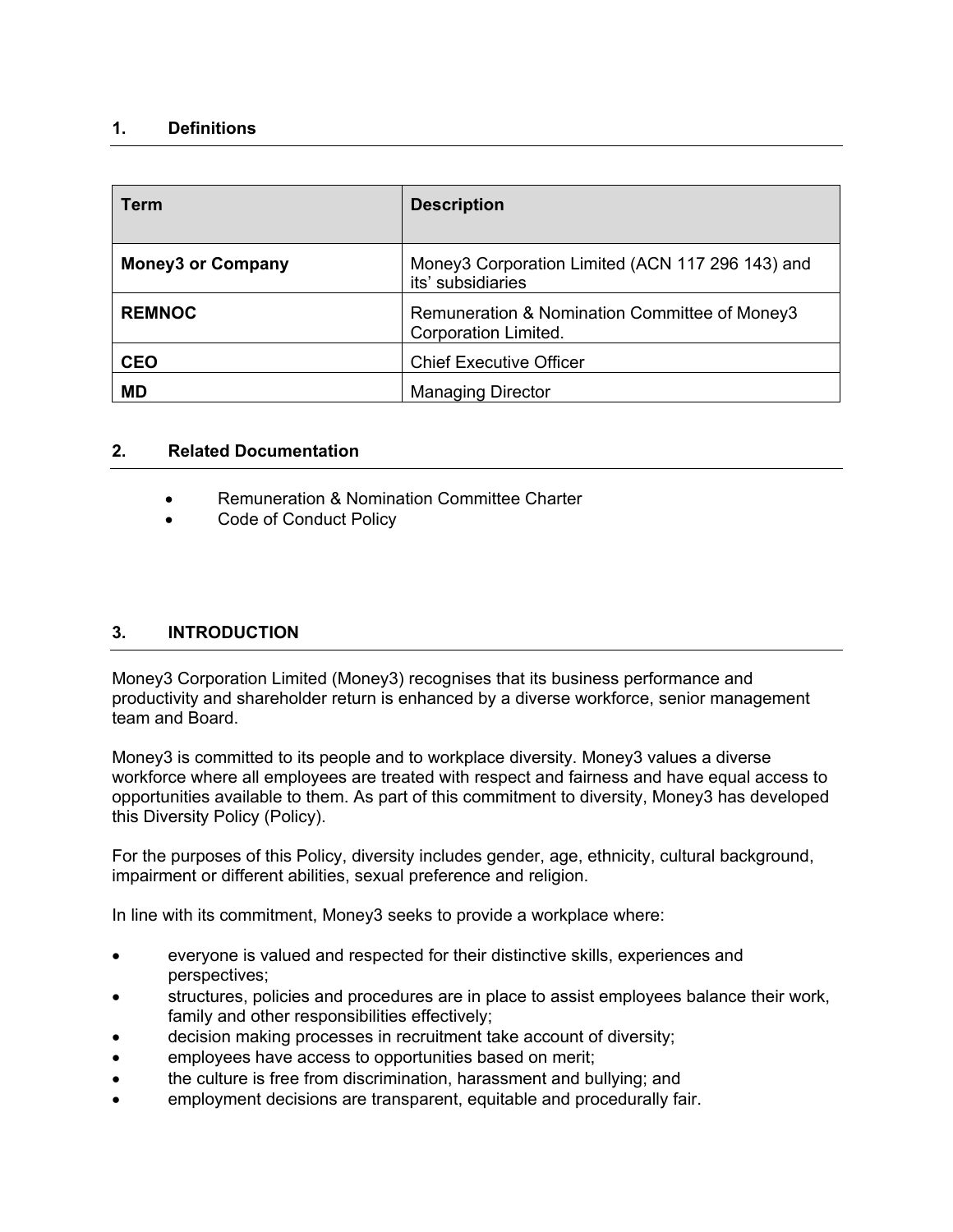The corporate benefits which flow from facilitating and promoting a diverse workplace include enhanced employee retention, greater innovation and maximisation of available talent to achieve corporate goals and better financial performance.

# **4. APPLICABILITY**

This Policy applies to all persons working for or on behalf of, or providing services to, the Company in any capacity, including all Employees, Directors and Officers.,

# **5. RESPONSIBILITIES AND OBJECTIVES**

#### *Board*

The Board is responsible for establishing transparent, measurable objectives for achieving diversity and articulating the corporate benefits arising from employee and Board diversity.

The Board will:

- review and determine, as frequently as required, strategies, programs and initiatives that will foster diversity and meet the particular needs of Money3, including identifying the skill and experience set for the Board and senior management necessary to effectively oversee its business and achieve its corporate goals;
- through the REMNOC, seek to ensure that diversity is a factor that is taken into account in the selection and appointment of qualified employees, senior management and Board candidates and will consider options to expand the pool of qualified candidates to select from, including, for example, using professional intermediaries to assess candidates to promote appointments in accordance with this Policy;
- consider and review the recommendations made by the REMNOC in relation to the objectives for achieving gender diversity, and the initiatives and strategies proposed to support those objectives; and
- consider and review the annual management reports it receives assessing the effectiveness of gender diversity objectives, and monitoring the achievement of diversity targets.

### *Remuneration Committee*

The Remuneration Committee is responsible for:

- assessing and reporting to the Board on the effectiveness of gender diversity objectives, and monitoring and reporting to the Board on the achievement of diversity targets on an annual basis;
- making recommendations to the Board in relation to the objectives for achieving gender diversity, and the initiatives and strategies to support those objectives; and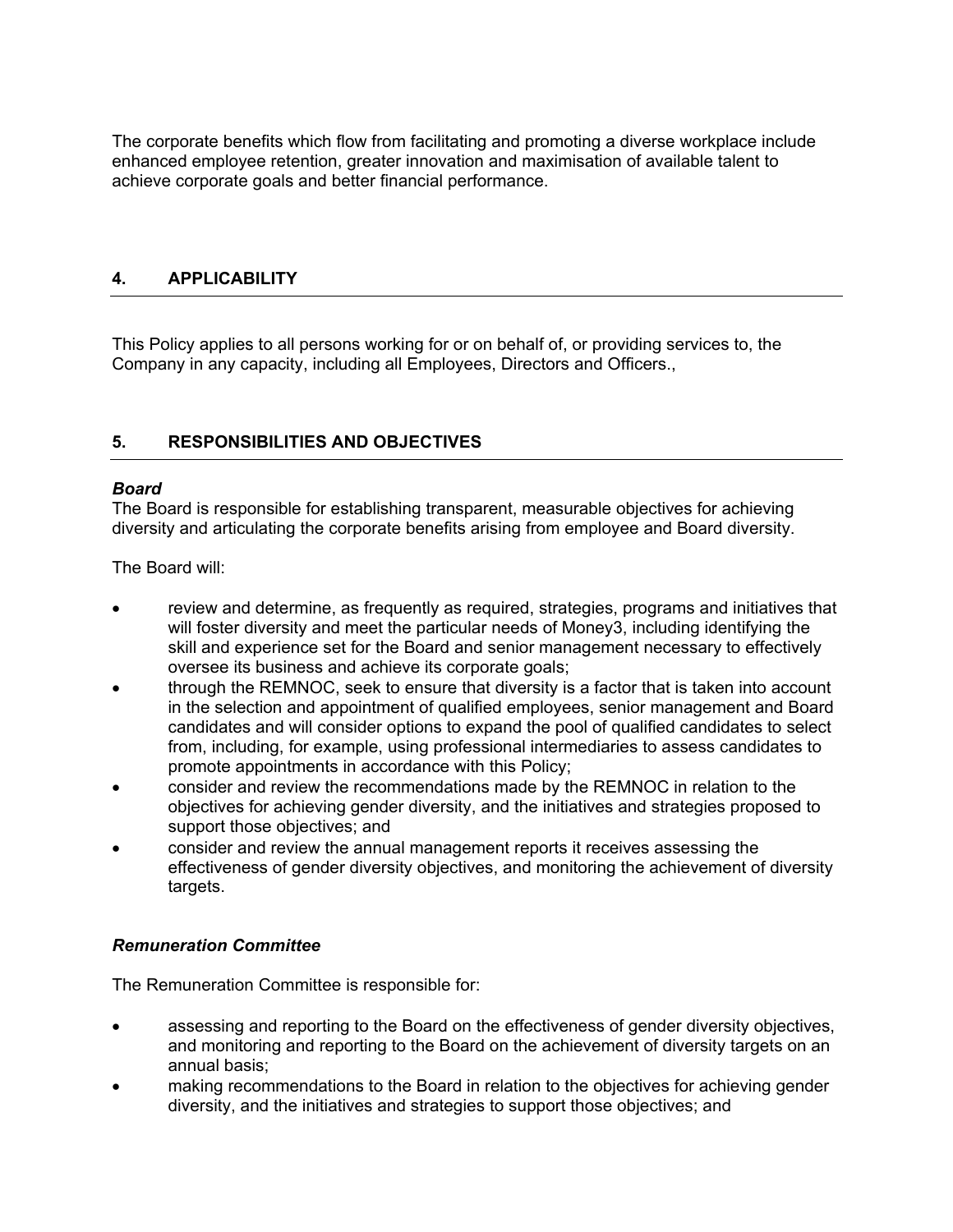• including gender diversity objectives in Board recruitment, Board performance evaluation and succession planning processes.

## *Senior Executives*

The CEO/MD will have reference to this Policy in selecting and assessing candidates and in presenting recommendations to the Board regarding appointments to the senior executive team. This Policy requires the Board to also consider gender diversity and the objectives of this Policy when considering those recommendations.

The CEO/MD is responsible for implementing this Policy throughout Money3. This includes:

- the development, implementation, maintenance and review of the appropriate structures, systems, policies and procedures which support diversity initiatives and strategies;
- active participation and recognition in annual Workplace Gender Equality Agency (WGEA) reporting with progressive annual initiatives;
- review of diversity programs and initiatives to support the diversity strategy; and
- reporting to the Board and the REMNOC on performance against diversity targets and on implementation of diversity initiatives.

Whilst the Managing Director has overall responsibility for the application of this Policy across Money3, all managers and employees are responsible for behaving in a way that does not discriminate against other employees, prospective employees, contractors, customers and suppliers, and are expected to promote the spirit of diversity and equal opportunity to the full.

#### *Employees*

In order to promote the specific objective of gender diversity, this Policy requires the selection process for recruitment for all other employees of Money3 to involve the following steps:

- Senior Executives and General Managers commit to ensuring an awareness of gender diversity via their recruitment and selection practices; and
- the regular review of recruitment and selection processes to ensure that they are free from discrimination.

# **6. DISCLOSURE**

As part of its annual reporting obligations to shareholders, Money3 will disclose the measurable objectives set by the Board for achieving diversity and will report on its progress against those objectives.

A component of Money3's disclosure on diversity in its annual report will also include information about:

- the proportion of women employees in Money3;
- the number of women in senior management positions; and
- the number of women on the Board.